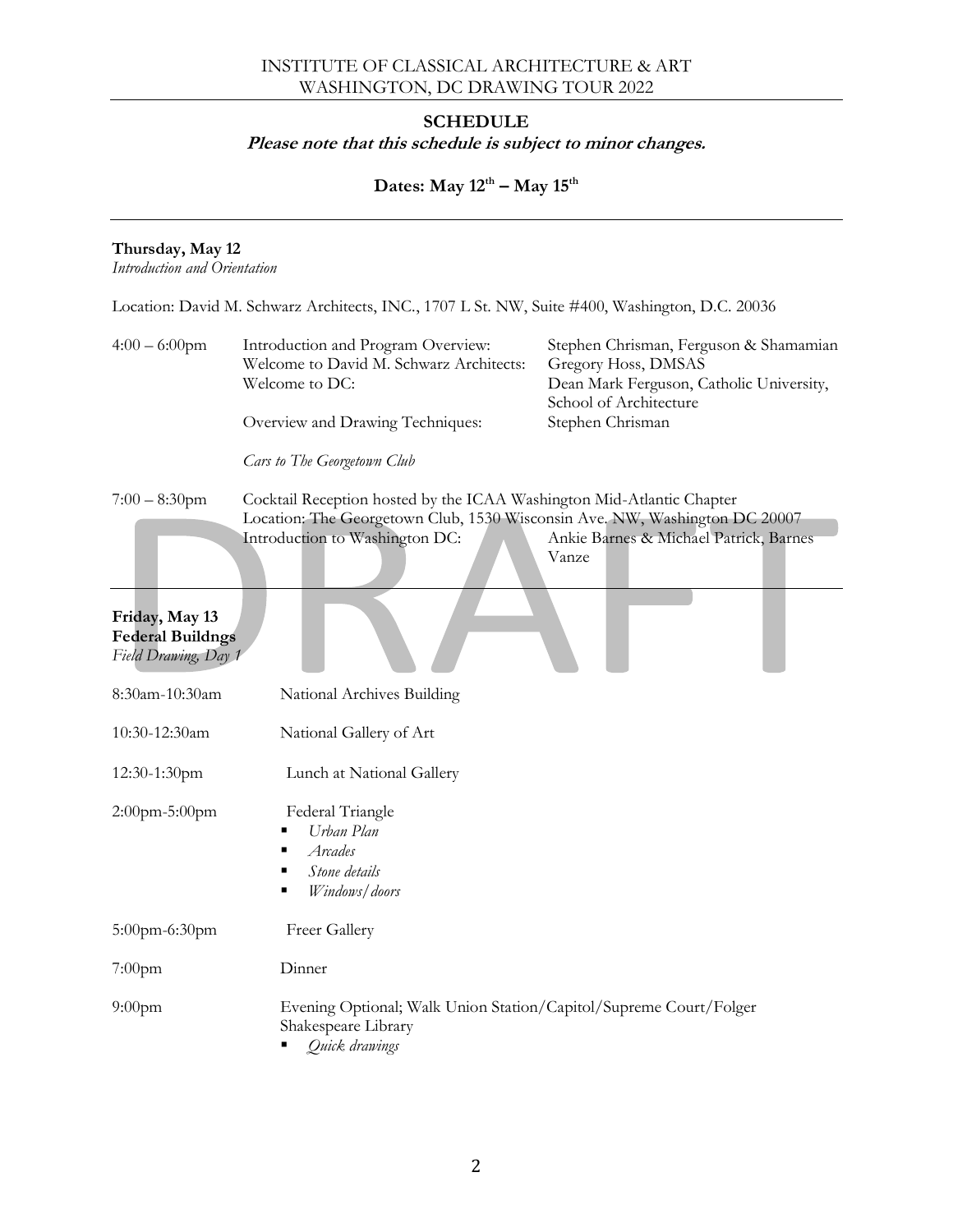#### INSTITUTE OF CLASSICAL ARCHITECTURE & ART WASHINGTON, DC DRAWING TOUR 2022

## **Saturday, May 14 Georgetown, Gardens & The Octagon**

*Field Drawing, Day 2*

| $8:30m-10:00am$    | Walk<br>Urban plan, Street Section, House Types<br>٠                                                                        |  |
|--------------------|-----------------------------------------------------------------------------------------------------------------------------|--|
| $10:00$ am-12:30pm | Dumbarton Oaks                                                                                                              |  |
|                    | Garden wall at street<br>Garden plans<br>Garden elements<br>٠<br>Wood pergola<br>٠<br>Brick and stone garden buildings<br>٠ |  |
| $12:30$ pm-1:30pm  | Lunch                                                                                                                       |  |

*45 minute walk or 12 minute car ride to The Octagon from Dumbarton Oaks*

| $2:00$ pm-5:00pm<br>Review of Sketchbooks<br>6:30 <sub>pm</sub><br>Dinner<br>$9:00$ pm<br>Sunday, May 15<br><b>DC Court of Appeals</b><br>Field Drawing, Day 3 | The Octagon, 1799 New York Ave, NW<br>Federal Architectural interior details<br>Optional Evening<br>Walk--Lincoln Memorial to Jefferson Memorial |  |
|----------------------------------------------------------------------------------------------------------------------------------------------------------------|--------------------------------------------------------------------------------------------------------------------------------------------------|--|
| 10:00am-12:30pm:                                                                                                                                               | DC Court of Appeals<br>South Portico<br>Ionic Columns<br>George Hatfield 1820                                                                    |  |
| 12:30pm-2:00pm:                                                                                                                                                | Group lunch, final discussion, and farewell                                                                                                      |  |

*Recommended travel departures from Washington, DC no sooner than 5pm*